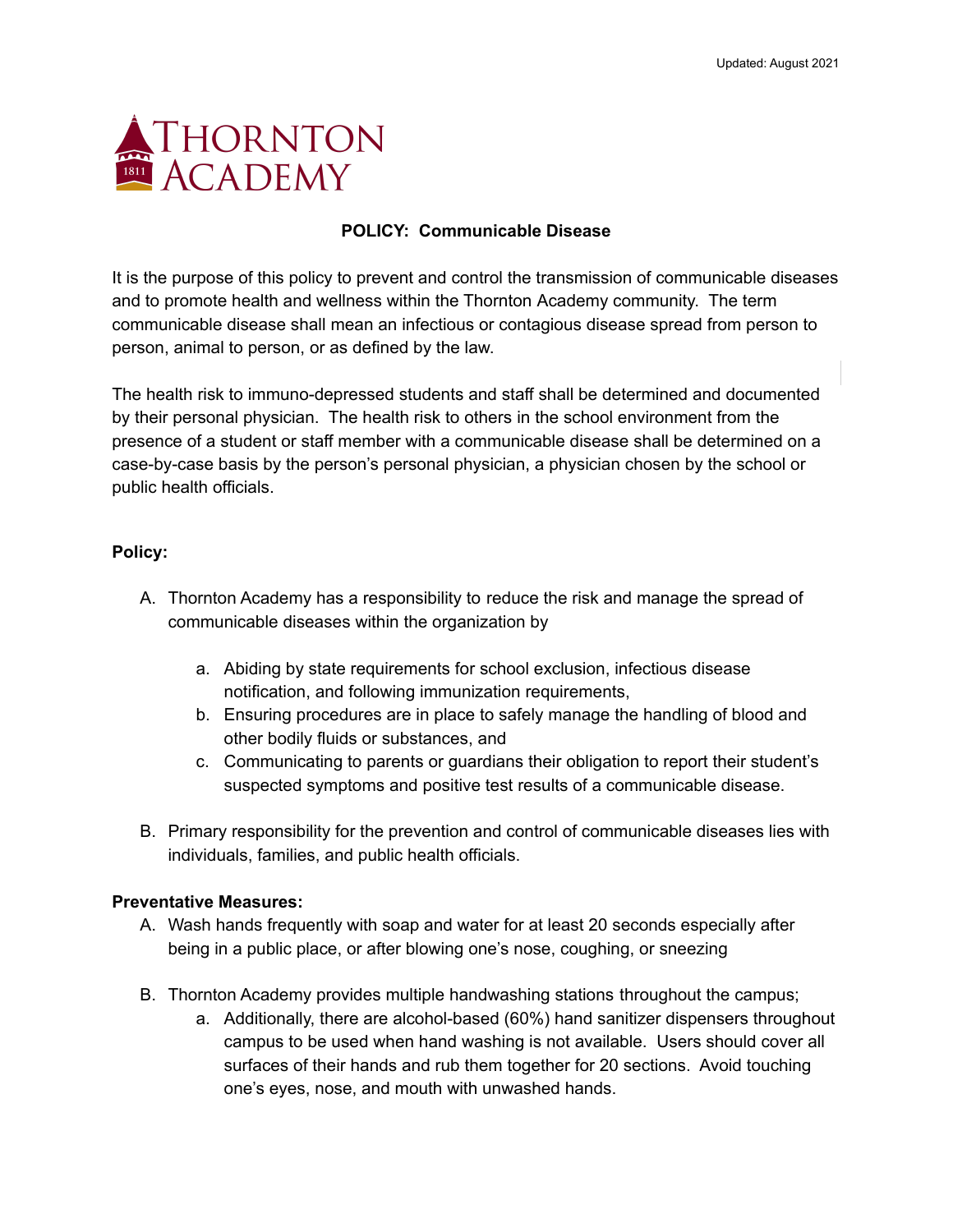- C. Limit physical contact during outbreaks, influenza season, and as recommended by public health officials
- D. Stay home when sick or ill
	- a. Students, staff and school visitors should stay home when they are sick or ill and/or if a staff member or student is suspected of having symptoms of a communicable disease (see: General Illness Policy)
	- b. Return to school/work only when symptom-free and fever-free for at least 24 hours without the use of a fever reducing medication. (See Addendum for COVID-19 specific protocols)
	- c. Student and/or staff should check with the school nurse upon return to school
- E. Keep the environment clean
	- a. Thornton Academy will regularly clean and disinfect frequently touched surfaces such as student and staff work areas, countertops and door knobs, etc.
	- b. Approved cleaning products will be available to staff to use for interim cleaning
	- c. The school nurse offices and bathroom will be cleaned and disinfected as needed and at the end of each school day.
- F. Take precaution when traveling
	- a. Follow the Center for Disease Control and Prevention recommendations
	- b. Students should complete and return the Planned Absence form located in the Dean's Office.
- G. Notify the school nurse of suspected illness The school nurse maintains the confidentiality of students and staff, health information according to state law;
	- a. According to Maine state law, school nurses are required to notify the Maine Center for Disease Prevention and Control (CDC) of suspected communicable diseases identified by the Department of Health and Human Services. For additional information on reportable diseases please visit: Maine CDC: [Notifiable](https://www.maine.gov/dhhs/mecdc/infectious-disease/epi/disease-reporting/documents/notifiable-list.pdf) Diseases and [Conditions](https://www.maine.gov/dhhs/mecdc/infectious-disease/epi/disease-reporting/documents/notifiable-list.pdf)

## **Procedure for Students and Staff with a Significant Infectious Disease:**

- 1. The parent of a student who is diagnosed with, exposed to, or has cause to believe he or she has a significant infectious disease, should notify the school nurse.
- 2. The parent of a student who is diagnosed with, exposed to, or has cause to believe he or she has a significant infectious disease and is requesting support for academic responsibilities, should notify their child's school counselor. The child's class dean will also be notified.
- 3. An employee who is diagnosed with, exposed to, or has cause to believe he or she has a significant infectious disease, should notify a school nurse.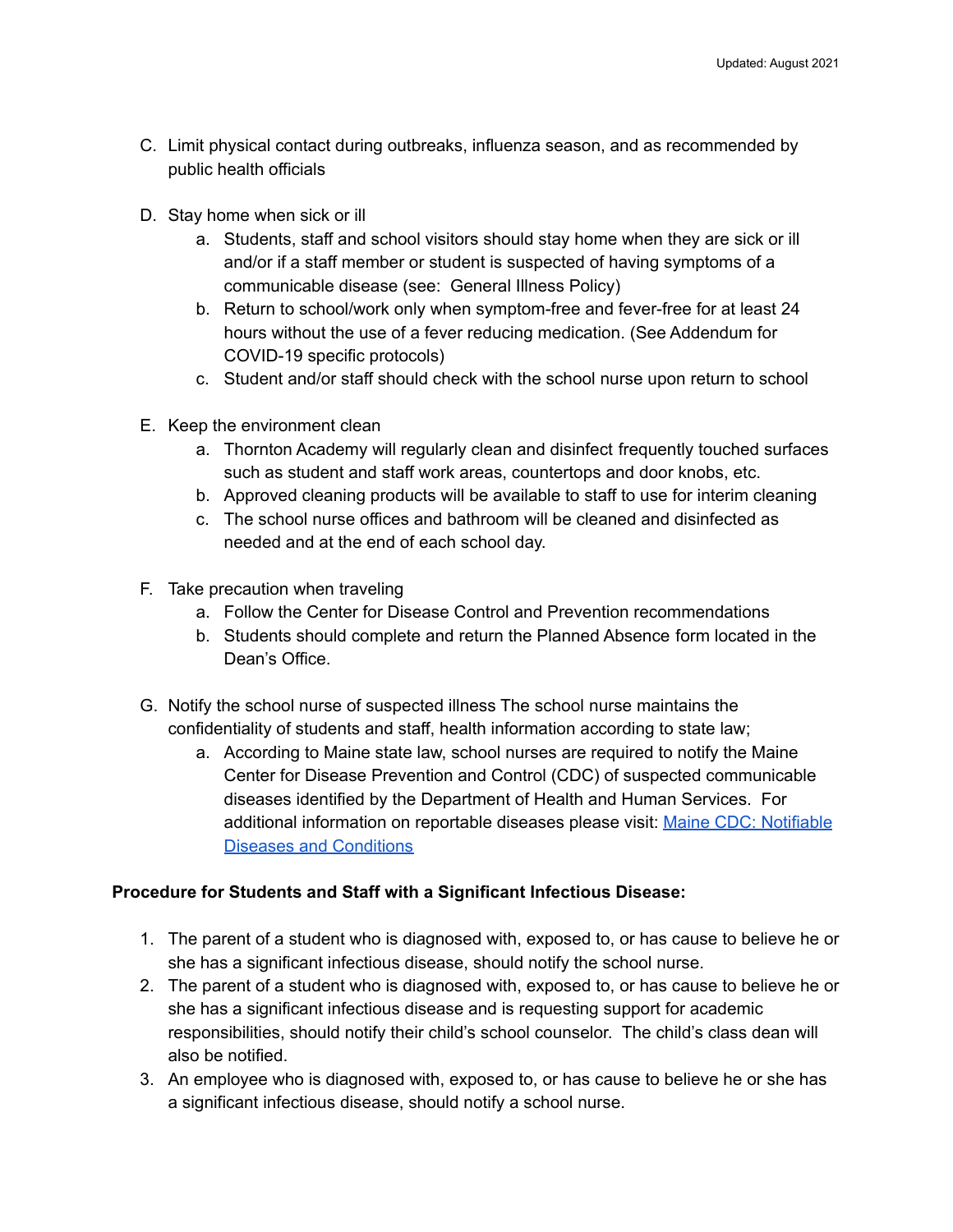- 4. An employee who is diagnosed with, exposed to, or has cause to believe he/she has a significant infectious disease, and is requesting support for work related responsibilities, should notify the Payroll and Benefits Manager.
- 5. Thornton Academy school nurses will report all necessary information, as required by law, to the Maine CDC.
- 6. If necessary, Thornton Academy will develop a plan and procedure for addressing the reported significant infectious disease in conjunction with and after consulting with the Maine CDC.

## **Campus Facility Use and Restriction**

- 1. Any restrictions applied to the use of campus facilities or personal contact will be determined on a case-by-case basis after consulting with the State Health Departments and/or the Thornton Academy physicians.
- 2. Thornton Academy has the authority to restrict an employee or student with a significant infectious disease from campus facilities for the purpose of ensuring the well-being of all of its employees and students.
- 3. If Thornton Academy, in consultation with the State Health Department and Maine CDC, determines that the significant infectious disease requires limited contact with others, some of the restrictions available are to prohibit attendance at class or work, or functions until a diagnosis has been made and clearance directed by a healthcare provider or the State Health Department.

# **Addendum: COVID19**

## **Additional Preventative Measures**

- A. All faculty, staff, students, and campus visitors will be required to wear a face mask/covering when inside Thornton Academy buildings. It is recommended that faculty, staff, students, and campus visitors practice social distancing from others, whenever possible.
- B. Stay home when sick or ill
	- a. Students, staff and visitors to campus should stay home when they are sick or ill and/or if a staff member or student is suspected of having symptoms of COVID19 (fever of 100.4\*F or more, uncontrolled cough, shortness of breath or difficulty breathing (not exercise induced asthma), new loss of taste or smell, chills, sore throat, or rigors (a sudden feeling of cold with shivering accompanied by a rise in temperature) or 2 or more of the following: new head ache, muscle aches, runny nose/congestion, nausea/vomiting/diarrhea)
	- b. Return to school/work only when one has been provided guidance from his/her healthcare provider to do so, and have met the following criteria:
- 1. >10 days since symptoms first appeared, (severe and critical illness = 20 days); day 1 is the day after symptoms first appeared, AND
- 2. > 1 day with NO fever and NO fever reducing medication, AND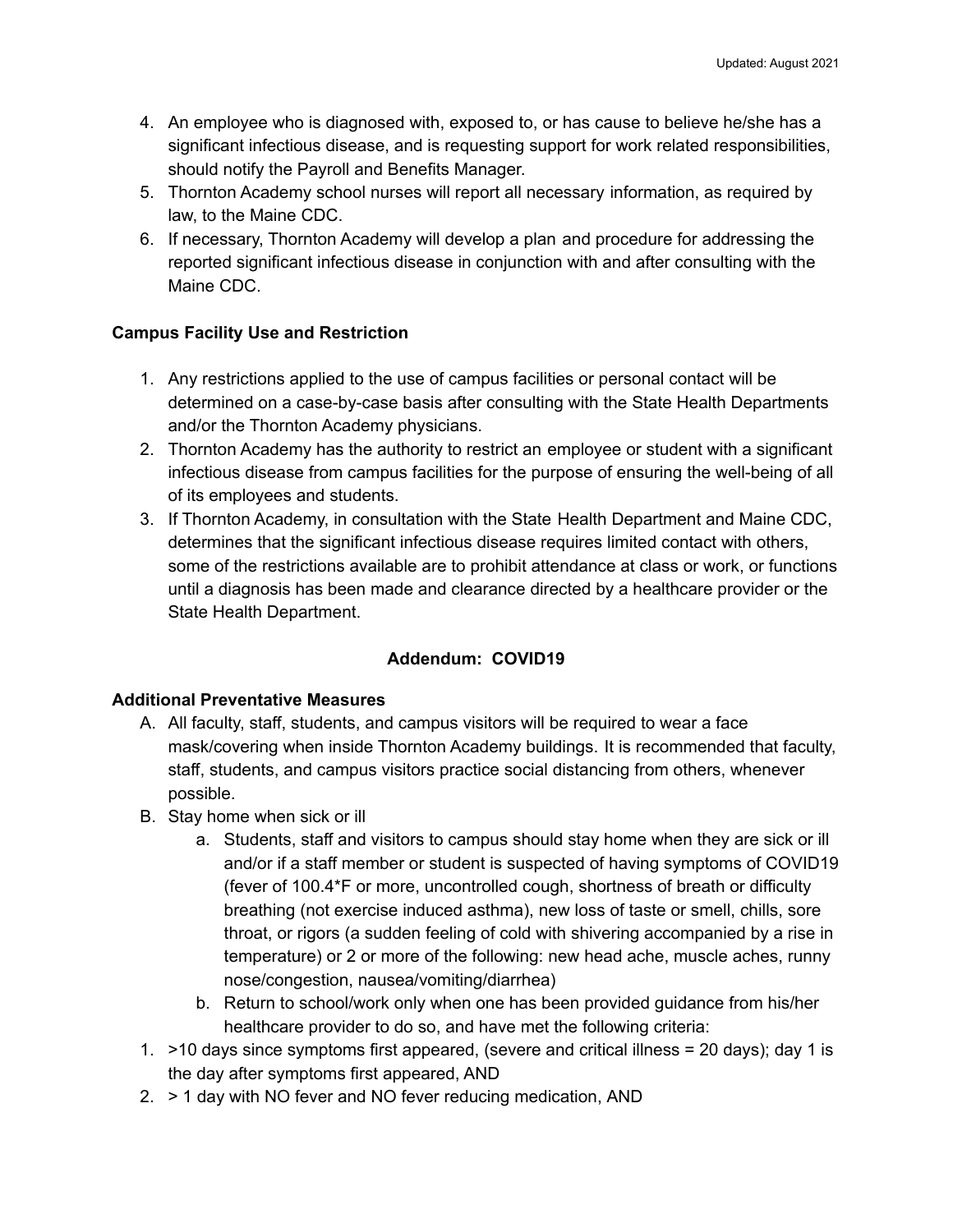- 3. Improvement of respiratory symptoms, OR
- 4. Presentation of evidence of a negative PCR COVID-19 test.
	- c. The student and/or staff member should anticipate follow up from the school nurse regarding the Maine CDC protocols prior to a return to school/work.

\*Employees should reference the, "TA Employee Return to Campus Handbook" for additional guidance and expectations.

- C. Notify the school of a suspected illness using the appropriate Attendance Reporting Form
	- a. The school nurse maintains the confidentiality of students and staff, and health information according to state law;
	- b. According to Maine state law, school nurses are required to notify the Maine Center for Disease Prevention and Control of suspected communicable diseases identified by the Department of Health and Human Services. For additional information on reportable diseases please visit: Maine [Notifiable](https://www.maine.gov/dhhs/mecdc/infectious-disease/epi/disease-reporting/documents/notifiable-list.pdf) Disease and [Condition](https://www.maine.gov/dhhs/mecdc/infectious-disease/epi/disease-reporting/documents/notifiable-list.pdf) List

D. All students, staff members and visitors are required to engage in a daily self-screen prior to coming to campus or a school sponsored event. The following questions should be answered during this self-screen:

Am I experiencing:

- fever of 100.4\*F or more
- uncontrolled cough
- shortness of breath or difficulty breathing (not exercise induced asthma)
- new loss of taste or smell
- chills
- sore throat
- rigors (a sudden feeling of cold with shivering accompanied by a rise in temperature)
- 2 or more of the following:
	- new head ache
	- muscle aches
	- runny nose/congestion
	- nauseau/vomiting/diarrhea)

If a student, staff member or visitor answered yes to any of these questions, he/she should refer to Sections B & C (above).

E. When responding to a positive case of COVID19, Thornton Academy will: